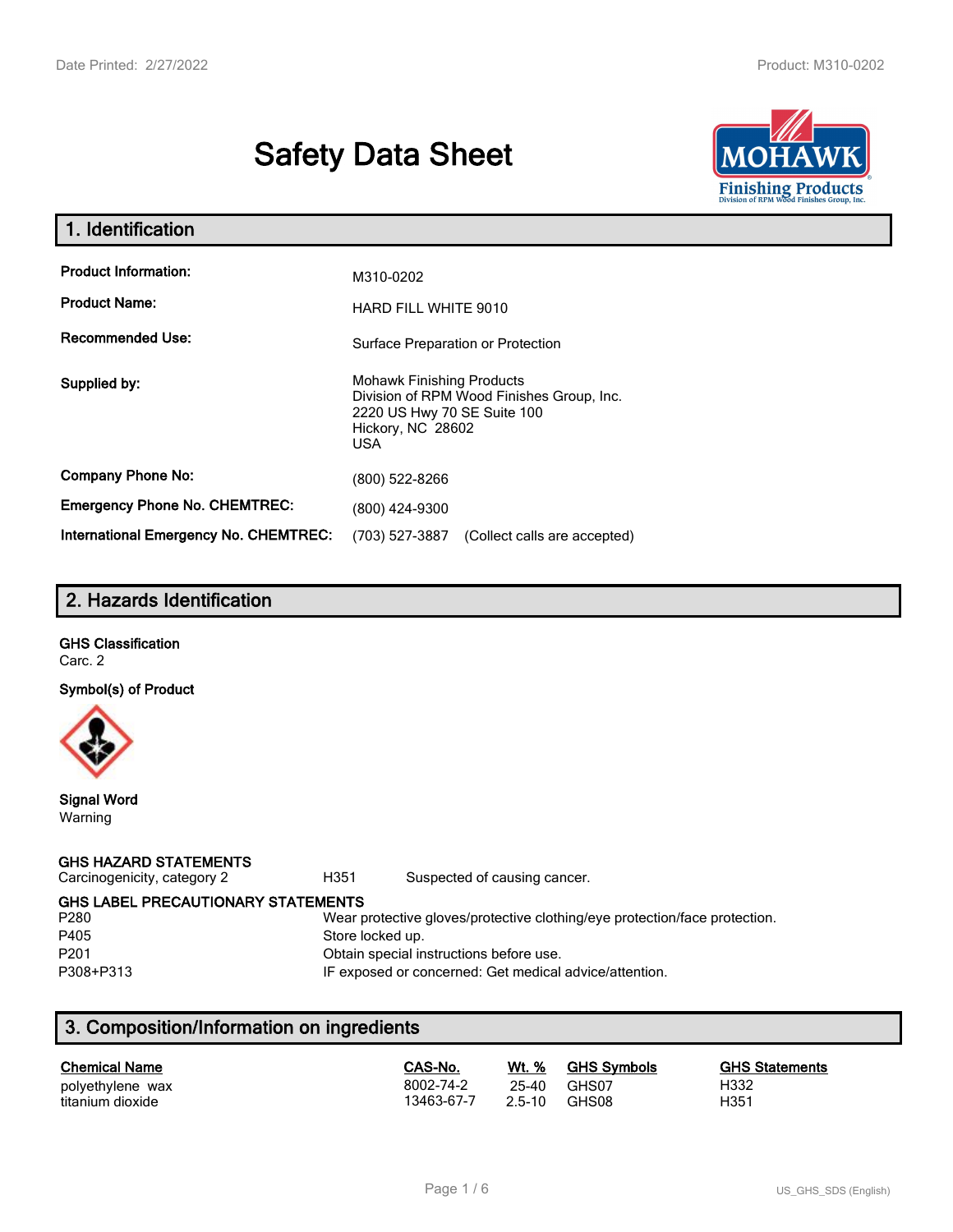The exact percentage (concentration) of ingredients is being withheld as a trade secret.

The text for GHS Hazard Statements shown above (if any) is given in the "Other information" Section.

# **4. First-aid Measures**



FIRST AID - EYE CONTACT: IF IN EYES: Rinse cautiously with water for several minutes. Remove contact lenses, if present and easy to do. Continue rinsing. If eye irritation persists: Get medical advice/attention.

FIRST AID - SKIN CONTACT: IF ON SKIN: Gently wash with plenty of Soap and Water. If skin irritation occurs: Get medical advice/ attention.

FIRST AID - INGESTION: IF SWALLOWED: rinse mouth. Do NOT induce vomiting. IF exposed or if you feel unwell: Call a POISON CENTER or doctor/physician.

FIRST AID - INHALATION: IF INHALED: If breathing is difficult, remove victim to fresh air and keep at rest in a position comfortable for breathing. IF exposed or if you feel unwell: Call a POISON CENTER or doctor/physician.

# **5. Fire-fighting Measures**

**SPECIAL FIREFIGHTING PROCEDURES:** This product is not expected to burn under normal conditions of use.

**FIREFIGHTING EQUIPMENT:** None.

### **6. Accidental Release Measures**

**ENVIRONMENTAL MEASURES:** No Information

**STEPS TO BE TAKEN IN CASE MATERIAL IS RELEASED OR SPILLED:** Sweep up or vacuum up spillage and collect in suitable container for disposal.

**7. Handling and Storage**



**HANDLING:** Avoid inhalation and contact with eyes, skin, and clothing. Wash hands thoroughly after handling and before eating or drinking. In keeping with safe handling practices, avoid ignition sources (smoking, flames, pilot lights, electrical sparks); ground and bond containers when transferring the material to prevent static electricity sparks that could ignite vapor and use spark proof tools and explosion proof equipment. Empty containers may retain product residue or vapor. Do not pressurize, cut, weld, braze, solder, drill, grind, or expose container to heat, flame, sparks, static electricity, or other sources of ignition. Any of these actions can potentially cause an explosion that may lead to injury.

**STORAGE:** Keep containers closed when not in use. Store in cool well ventilated space away from incompatible materials.

# **8. Exposure Controls/Personal Protection**

| Ingredients with Occupational Exposure Limits |                                |                       |                           |                         |  |
|-----------------------------------------------|--------------------------------|-----------------------|---------------------------|-------------------------|--|
| <b>Chemical Name</b>                          | <b>ACGIH TLV-TWA</b>           | <b>ACGIH-TLV STEL</b> | <b>OSHA PEL-TWA</b>       | <b>OSHA PEL-CEILING</b> |  |
| polyethylene wax<br>titanium dioxide          | $2 \text{ mg/m}$<br>10 $mq/m3$ | N.D<br>N.D            | N.D.<br>$15 \text{ mg/m}$ | N.D.<br>N.D.            |  |

**Further Advice: MEL = Maximum Exposure Limit OES = Occupational Exposure Standard SUP = Supplier's Recommendation Sk = Skin Sensitizer N.E. = Not Established N.D. = Not Determined**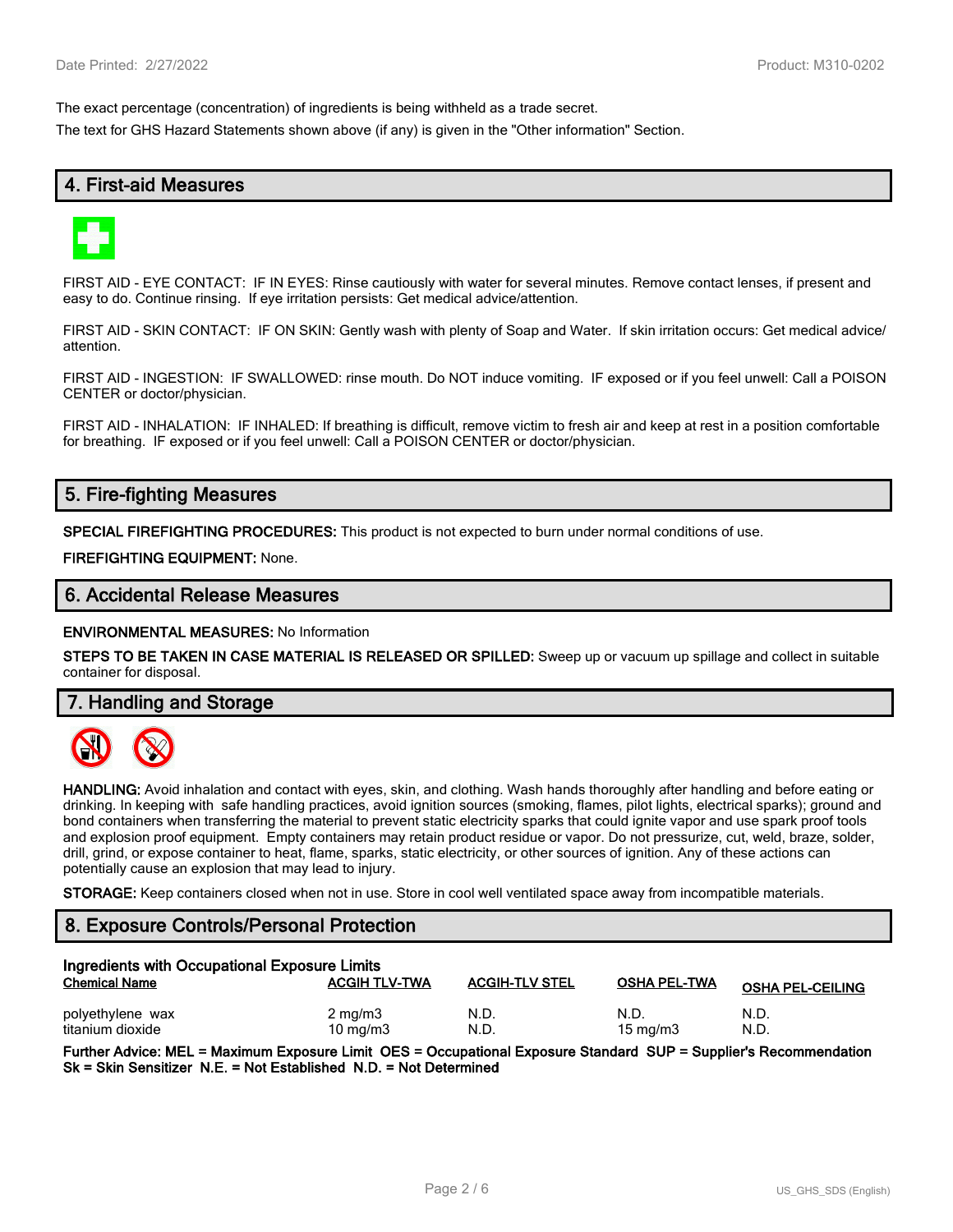# **Personal Protection**



**RESPIRATORY PROTECTION:** In case of insufficient ventilation wear suitable respiratory equipment.



**SKIN PROTECTION:** For prolonged or repeated contact use protective gloves.

**EYE PROTECTION:** Safety glasses



**OTHER PROTECTIVE EQUIPMENT:** No Information



**HYGIENIC PRACTICES:** It is good practice to avoid contact with the product and/or its vapors, mists or dust by using appropriate protective measures. Wash thoroughly after handling and before eating or drinking.

# **9. Physical and Chemical Properties**

| Appearance:                    | Solid                      | <b>Physical State:</b>                      | <b>SOLID</b>   |
|--------------------------------|----------------------------|---------------------------------------------|----------------|
| Odor:                          | None to Very Faint         | <b>Odor Threshold:</b>                      | Not determined |
| Density, g/cm3:                | 0.848                      | pH:                                         | Not determined |
| Freeze Point. °F:              | Not determined             | <b>Viscosity:</b>                           | Not determined |
| <b>Solubility in Water:</b>    | Not determined             | Partition Coefficient, n-octanol/<br>water: | Not determined |
| Decomposition temperature, °F: | Not determined             | <b>Explosive Limits, %:</b>                 | Not determined |
| Boiling Range, °F:             | Not determined             | Flash Point, °F:                            | 390 °F         |
| Combustibility:                | <b>Supports Combustion</b> | Auto-Ignition Temperature, °F:              | Not determined |
| <b>Evaporation Rate:</b>       | Slower than Diethyl Ether  | Vapor Pressure, mmHg:                       | Not determined |
| <b>Vapor Density:</b>          | Not determined             |                                             |                |

# **10. Stability and reactivity**

**N.I. = No Information**

**STABILITY:** Stable under normal conditions. **CONDITIONS TO AVOID:** Not applicable. **INCOMPATIBILITY:** None known. **HAZARDOUS DECOMPOSITION PRODUCTS:** Not determined.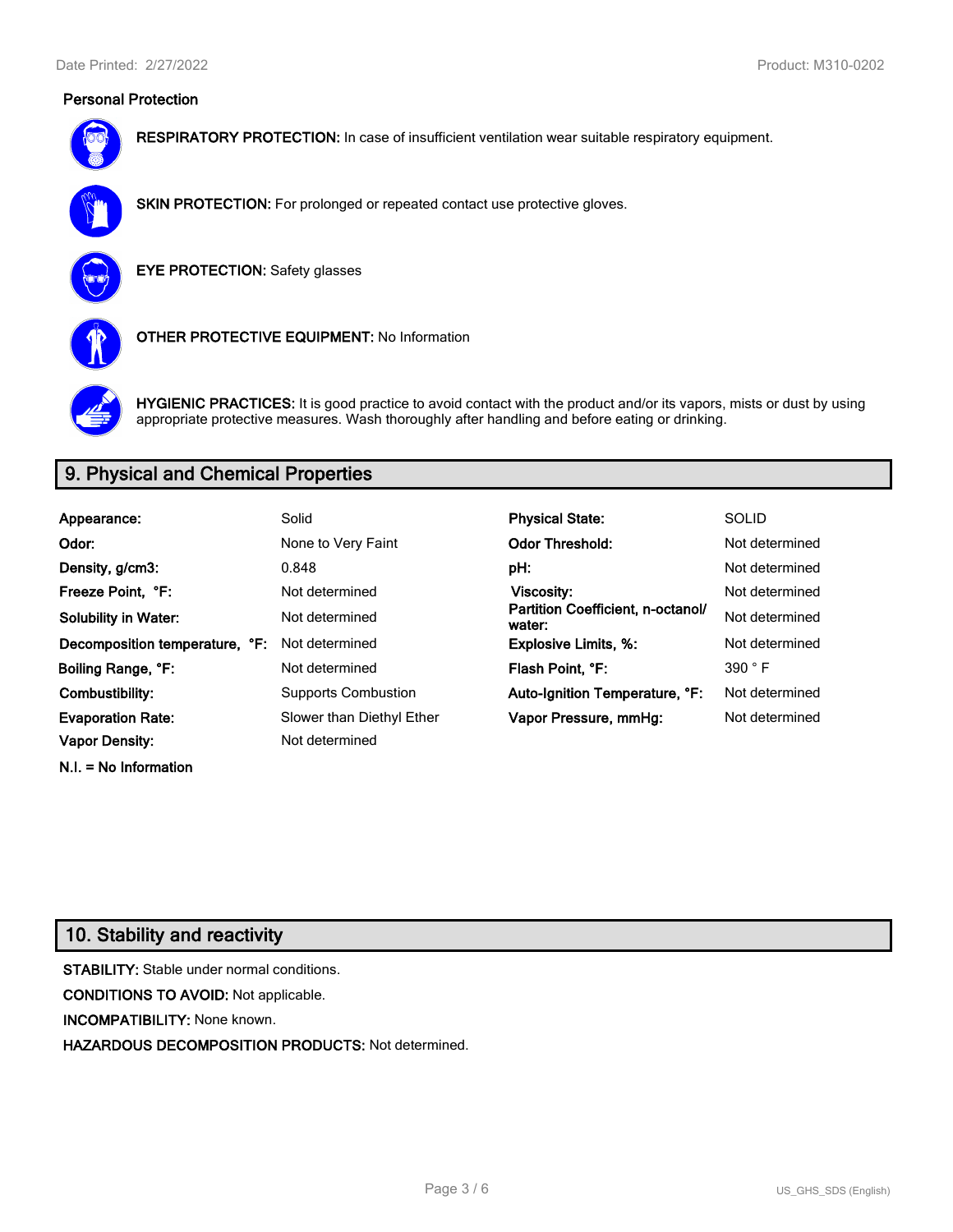# **11. Toxicological information**



**Practical Experiences**

**EMERGENCY OVERVIEW:** No Information

**EFFECT OF OVEREXPOSURE - EYE CONTACT:** No Information

**EFFECT OF OVEREXPOSURE - INGESTION:** No Information

**EFFECT OF OVEREXPOSURE - INHALATION:** No Information

**EFFECT OF OVEREXPOSURE - SKIN CONTACT:** No Information

**CARCINOGENICITY:** May cause cancer.

This product contains Titanium Dioxide, which is listed by IARC as possibly carcinogenic to humans (Group 2B). This listing is based on inadequate evidence of carcinogenicity in humans and sufficient evidence in experimental animals. This classification is relevant when exposed to titanium dioxide in dust or powder form only, including cured product that is subject to sanding, grinding, cutting, or other surface preparation activities.

#### **PRIMARY ROUTE(S) OF ENTRY:**

#### **Acute Toxicity Values The acute effects of this product have not been tested. Data on individual components are tabulated below**

**CAS-No. Chemical Name Oral LD50 Dermal LD50 Vapor LC50** 8002-74-2 polyethylene wax >3750 mg/kg Rat >3600 mg/kg Rabbit >14 mg/l 13463-67-7 titanium dioxide >10000 mg/kg Rat >10000 mg/kg Rabbit >20 mg/l

**N.I. = No Information**

### **12. Ecological information**

**ECOLOGICAL INFORMATION:** Ecological evaluation of this material has not been performed; however, do not allow the product to be released to the environment without governmental approval/permits.

# **13. Disposal Information**



**Product**

**DISPOSAL METHOD:** Waste from this material may be a listed and/or characteristic hazardous waste. Dispose of material, contaminated absorbent, container and unused contents in accordance with local, state, and federal regulations.

**STEPS TO BE TAKEN IN CASE MATERIAL IS RELEASED OR SPILLED:** Sweep up or vacuum up spillage and collect in suitable container for disposal.

### **14. Transport Information**

**SPECIAL TRANSPORT PRECAUTIONS:** No Information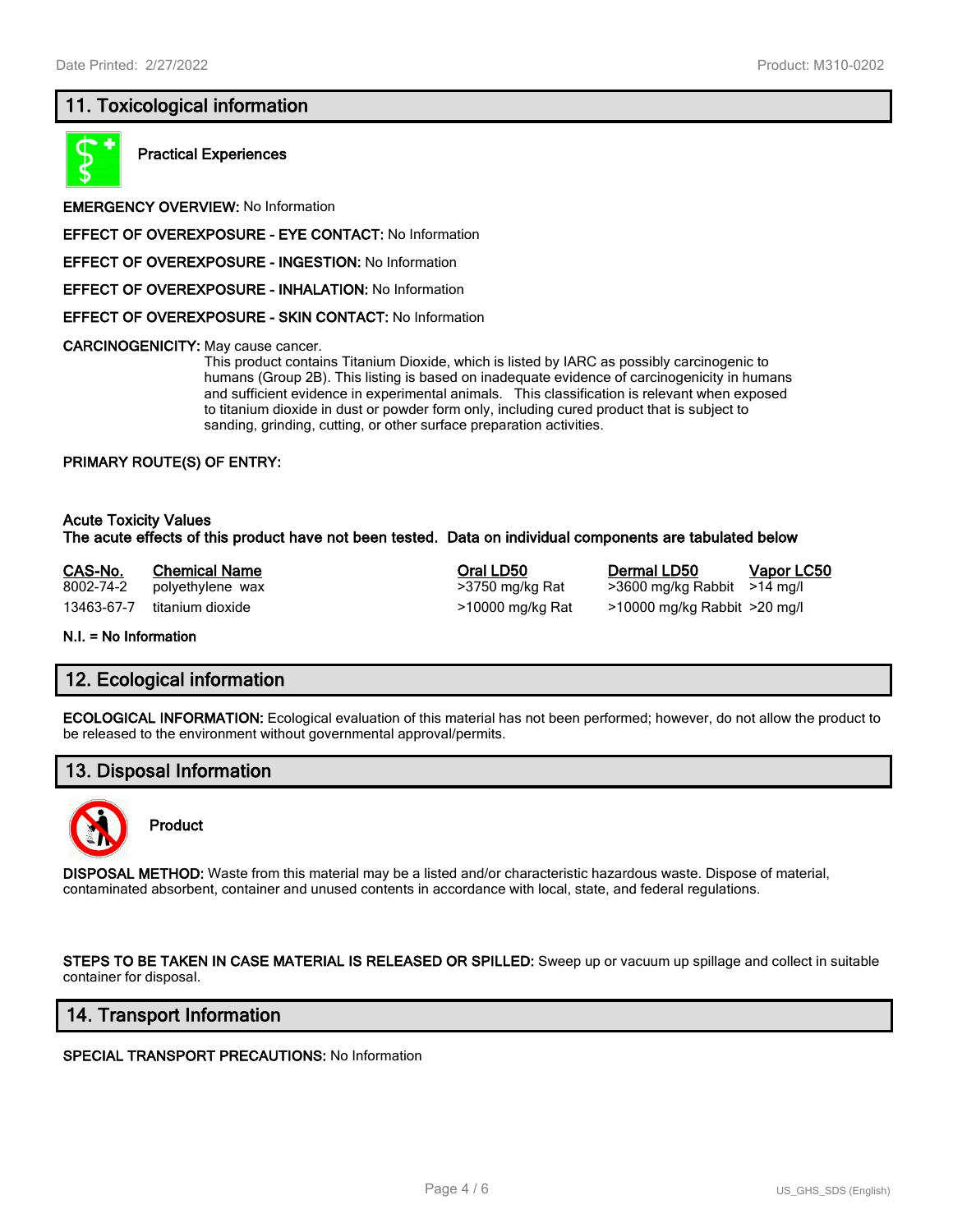**DOT:** NOT RESTRICTED **IATA:** NOT RESTRICTED **IMDG:** NOT RESTRICTED

# **15. Regulatory Information**

# **U.S. Federal Regulations:**

### **CERCLA - SARA Hazard Category**

This product has been reviewed according to the EPA 'Hazard Categories' promulgated under Sections 311 and 312 of the Superfund Amendment and Reauthorization Act of 1986 (SARA Title III) and is considered, under applicable definitions, to meet the following categories:

Chronic Health Hazard

### **SARA SECTION 313**

This product contains the following substances subject to the reporting requirements of Section 313 of Title III of the Superfund Amendment and Reauthorization Act of 1986 and 40 CFR part 372:

No Sara 313 components exist in this product.

#### **TOXIC SUBSTANCES CONTROL ACT**

This product contains the following chemical substances subject to the reporting requirements of TSCA 12(B) if exported from the United States:

No TSCA components exist in this product.

# **U.S. State Regulations:**

### **CALIFORNIA PROPOSITION 65**

WARNING: Cancer - www.P65Warnings.ca.gov.

Titanium Dioxide, Cancer, 4.7973%

### **16. Other Information**

| <b>Revision Date:</b> |                                                        | 2/27/2022                                                                     | <b>Supersedes Date:</b>                                                                                                                                                                                      |             |  |                             | 7/24/2021 |  |
|-----------------------|--------------------------------------------------------|-------------------------------------------------------------------------------|--------------------------------------------------------------------------------------------------------------------------------------------------------------------------------------------------------------|-------------|--|-----------------------------|-----------|--|
| Reason for revision:  |                                                        |                                                                               | Substance Hazard Threshold % Changed<br>Substance and/or Product Properties Changed in Section(s):<br>01 - Product Information<br>03 - Composition/Information on Ingredients<br>15 - Regulatory Information |             |  |                             |           |  |
|                       | Datasheet produced by:<br><b>Regulatory Department</b> |                                                                               |                                                                                                                                                                                                              |             |  |                             |           |  |
| <b>HMIS Ratings:</b>  |                                                        |                                                                               |                                                                                                                                                                                                              |             |  |                             |           |  |
| Health:               |                                                        | <b>Flammability:</b>                                                          | 0                                                                                                                                                                                                            | Reactivity: |  | <b>Personal Protection:</b> | х         |  |
|                       | Volatile Organic Compounds, gr/ltr:                    |                                                                               | 0                                                                                                                                                                                                            |             |  |                             |           |  |
|                       |                                                        | Text for GHS Hazard Statements shown in Section 3 describing each ingredient: |                                                                                                                                                                                                              |             |  |                             |           |  |
| H332                  |                                                        | Harmful if inhaled.                                                           |                                                                                                                                                                                                              |             |  |                             |           |  |